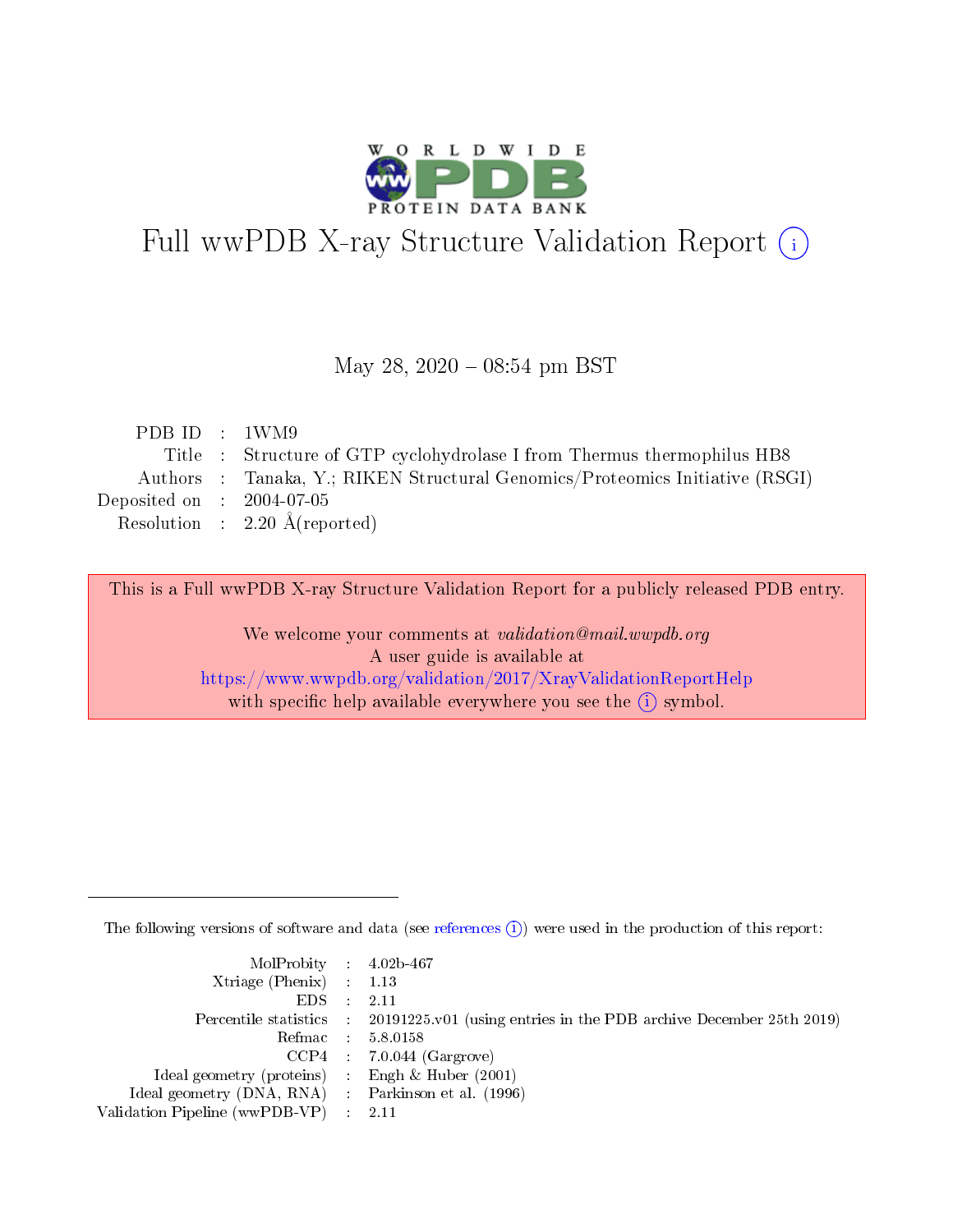# 1 [O](https://www.wwpdb.org/validation/2017/XrayValidationReportHelp#overall_quality)verall quality at a glance  $(i)$

The following experimental techniques were used to determine the structure: X-RAY DIFFRACTION

The reported resolution of this entry is 2.20 Å.

Percentile scores (ranging between 0-100) for global validation metrics of the entry are shown in the following graphic. The table shows the number of entries on which the scores are based.



| Metric                | Whole archive<br>$(\#\mathrm{Entries})$ | Similar resolution<br>$(\#\text{Entries}, \text{resolution range}(\text{\AA}))$ |  |  |
|-----------------------|-----------------------------------------|---------------------------------------------------------------------------------|--|--|
| $R_{free}$            | 130704                                  | 4898 (2.20-2.20)                                                                |  |  |
| Clashscore            | 141614                                  | $5594(2.20-2.20)$                                                               |  |  |
| Ramachandran outliers | 138981                                  | $5503(2.20-2.20)$                                                               |  |  |
| Sidechain outliers    | 138945                                  | $5504(2.20-2.20)$                                                               |  |  |
| RSRZ outliers         | 127900                                  | $4800(2.20-2.20)$                                                               |  |  |

The table below summarises the geometric issues observed across the polymeric chains and their fit to the electron density. The red, orange, yellow and green segments on the lower bar indicate the fraction of residues that contain outliers for  $>=3, 2, 1$  and 0 types of geometric quality criteria respectively. A grey segment represents the fraction of residues that are not modelled. The numeric value for each fraction is indicated below the corresponding segment, with a dot representing fractions  $\epsilon=5\%$  The upper red bar (where present) indicates the fraction of residues that have poor fit to the electron density. The numeric value is given above the bar.

| Mol | Chain  | Length | Quality of chain     |     |   |     |  |  |
|-----|--------|--------|----------------------|-----|---|-----|--|--|
|     | А      | 220    | 75%                  | 9%  |   | 16% |  |  |
|     | B      | 220    | 73%                  | 10% | ٠ | 16% |  |  |
|     | $\cap$ | 220    | 3%<br>71%            | 12% | ٠ | 16% |  |  |
|     | D      | 220    | $\frac{0}{6}$<br>72% | 12% |   | 16% |  |  |
|     | E      | 220    | $\%$<br>73%          | 10% |   | 16% |  |  |

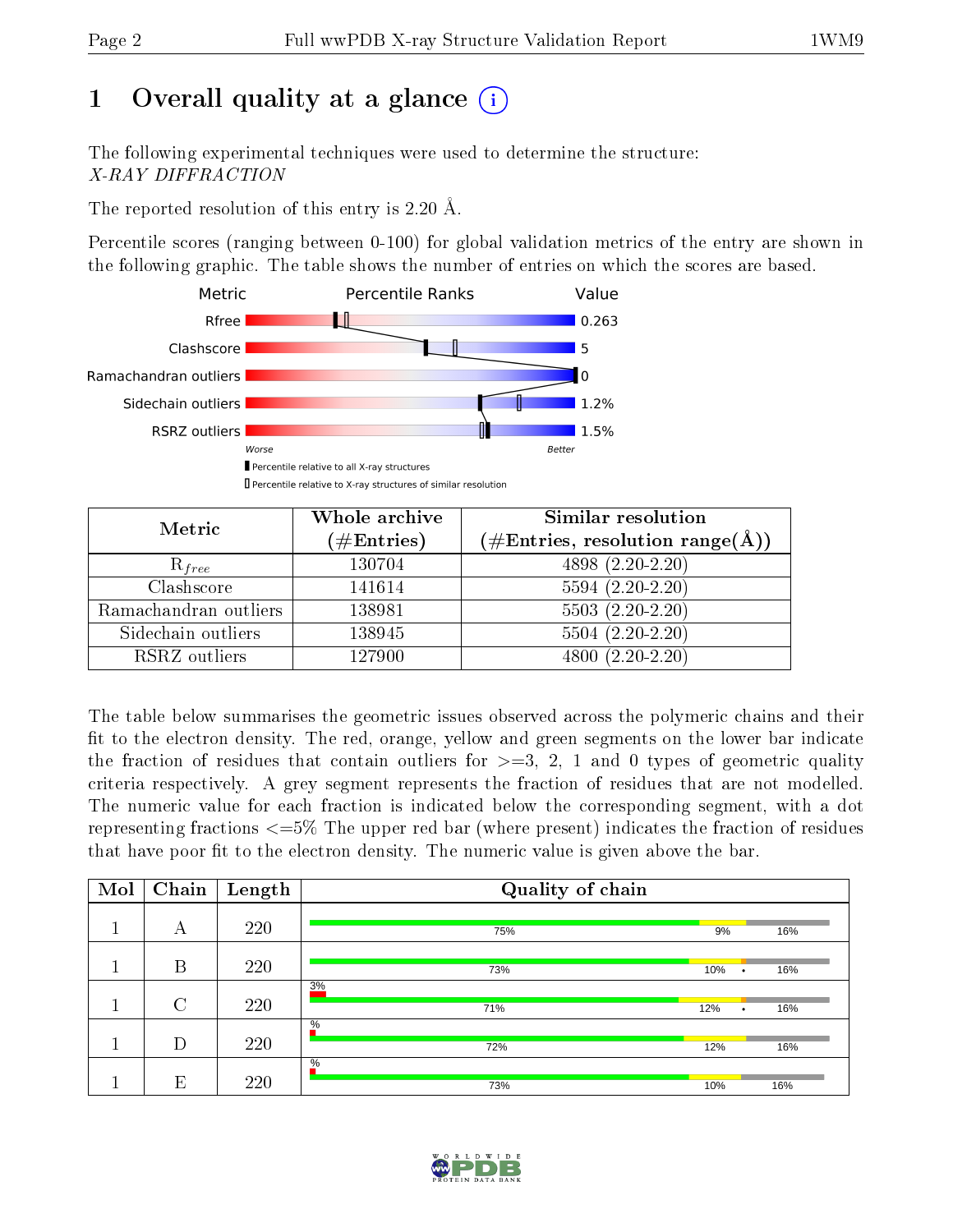# 2 Entry composition (i)

There are 3 unique types of molecules in this entry. The entry contains 7677 atoms, of which 0 are hydrogens and 0 are deuteriums.

In the tables below, the ZeroOcc column contains the number of atoms modelled with zero occupancy, the AltConf column contains the number of residues with at least one atom in alternate conformation and the Trace column contains the number of residues modelled with at most 2 atoms.

| Mol | Chain | Residues | Atoms |               |     |                    |   | ZeroOcc        | $\mathrm{AltConf}$ | <b>Trace</b> |
|-----|-------|----------|-------|---------------|-----|--------------------|---|----------------|--------------------|--------------|
|     |       | 185      | Total |               | N   | $\left( \right)$   | S | $\overline{0}$ |                    |              |
|     | А     |          | 1467  | 935           | 263 | <b>260</b>         | 9 |                |                    |              |
|     | В     | 185      | Total | $\mathcal{C}$ | N   | $\left( \right)$   | S | $\overline{0}$ |                    |              |
|     |       |          | 1467  | 935           | 263 | <b>260</b>         | 9 |                |                    |              |
|     | C     | 185      | Total | €             | N   | $\left( \right)$   | S | 0              |                    |              |
|     |       |          | 1467  | 935           | 263 | 260                | 9 |                |                    |              |
|     |       | 185      | Total | C             | N   | $\left( \ \right)$ | S |                |                    |              |
|     |       |          | 1467  | 935           | 263 | 260                | 9 | $\theta$       |                    |              |
|     | Е     | 184      | Total | $\mathcal{C}$ | N   | $\left( \right)$   | S | 0              |                    |              |
|     |       | 1458     | 930   | 262           | 257 | 9                  |   |                |                    |              |

Molecule 1 is a protein called GTP cyclohydrolase I.

Molecule 2 is ZINC ION (three-letter code: ZN) (formula: Zn).

| Mol           | Chain | Residues | Atoms       | ZeroOcc   AltConf |
|---------------|-------|----------|-------------|-------------------|
| $\mathcal{D}$ | R     |          | Total Zn    |                   |
| 2             | А     |          | Total Zn    |                   |
| 2             |       |          | Total Zn    |                   |
| 2             |       |          | Total<br>Zn |                   |
| 2             | E     |          | Total<br>Zn |                   |

• Molecule 3 is water.

|  | $Mol$   Chain   Residues | Atoms            | $ZeroOcc \   \ AltConf \  $ |
|--|--------------------------|------------------|-----------------------------|
|  | 79                       | Total O<br>72 72 |                             |
|  |                          | Total O          |                             |

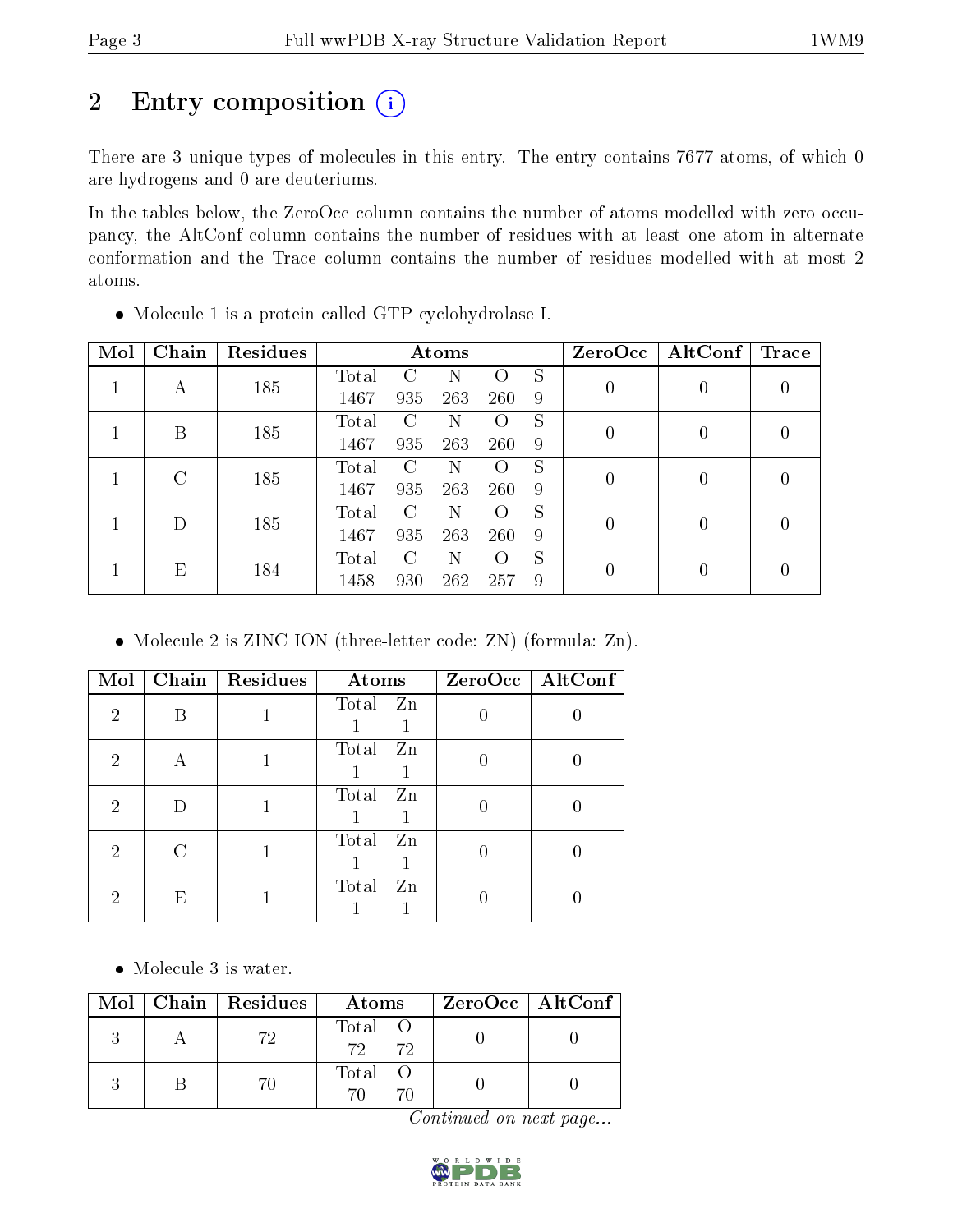Continued from previous page...

|   |   | Mol   Chain   Residues | Atoms                           | ZeroOcc   AltConf |
|---|---|------------------------|---------------------------------|-------------------|
| 3 |   | 57                     | Total O<br>57<br>57             |                   |
| 3 |   | 68                     | Total<br>$\bigcirc$<br>68<br>68 |                   |
| 3 | E | 79                     | Total<br>79<br>79               |                   |

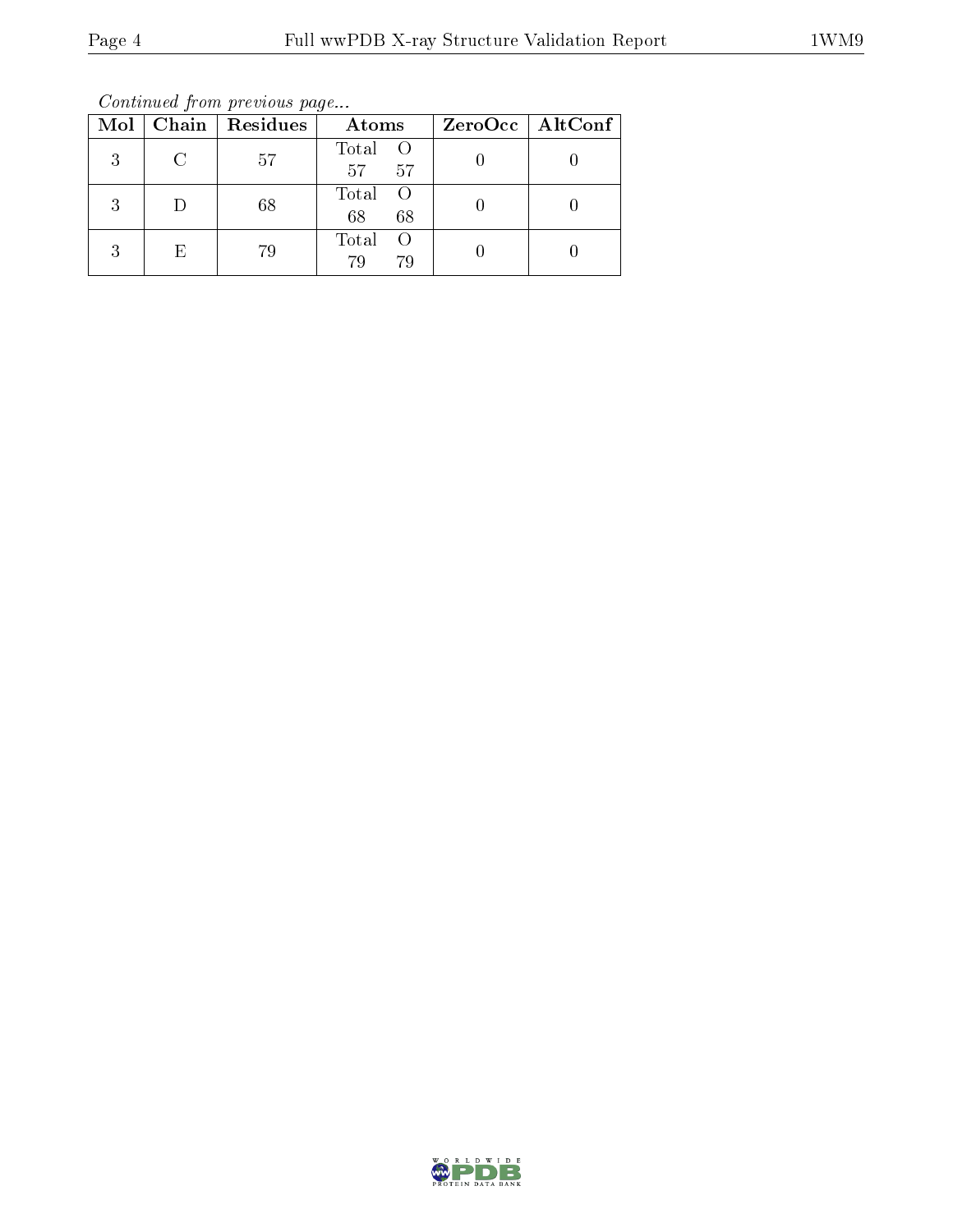# 3 Residue-property plots  $(i)$

These plots are drawn for all protein, RNA and DNA chains in the entry. The first graphic for a chain summarises the proportions of the various outlier classes displayed in the second graphic. The second graphic shows the sequence view annotated by issues in geometry and electron density. Residues are color-coded according to the number of geometric quality criteria for which they contain at least one outlier: green  $= 0$ , yellow  $= 1$ , orange  $= 2$  and red  $= 3$  or more. A red dot above a residue indicates a poor fit to the electron density (RSRZ  $> 2$ ). Stretches of 2 or more consecutive residues without any outlier are shown as a green connector. Residues present in the sample, but not in the model, are shown in grey.



• Molecule 1: GTP cyclohydrolase I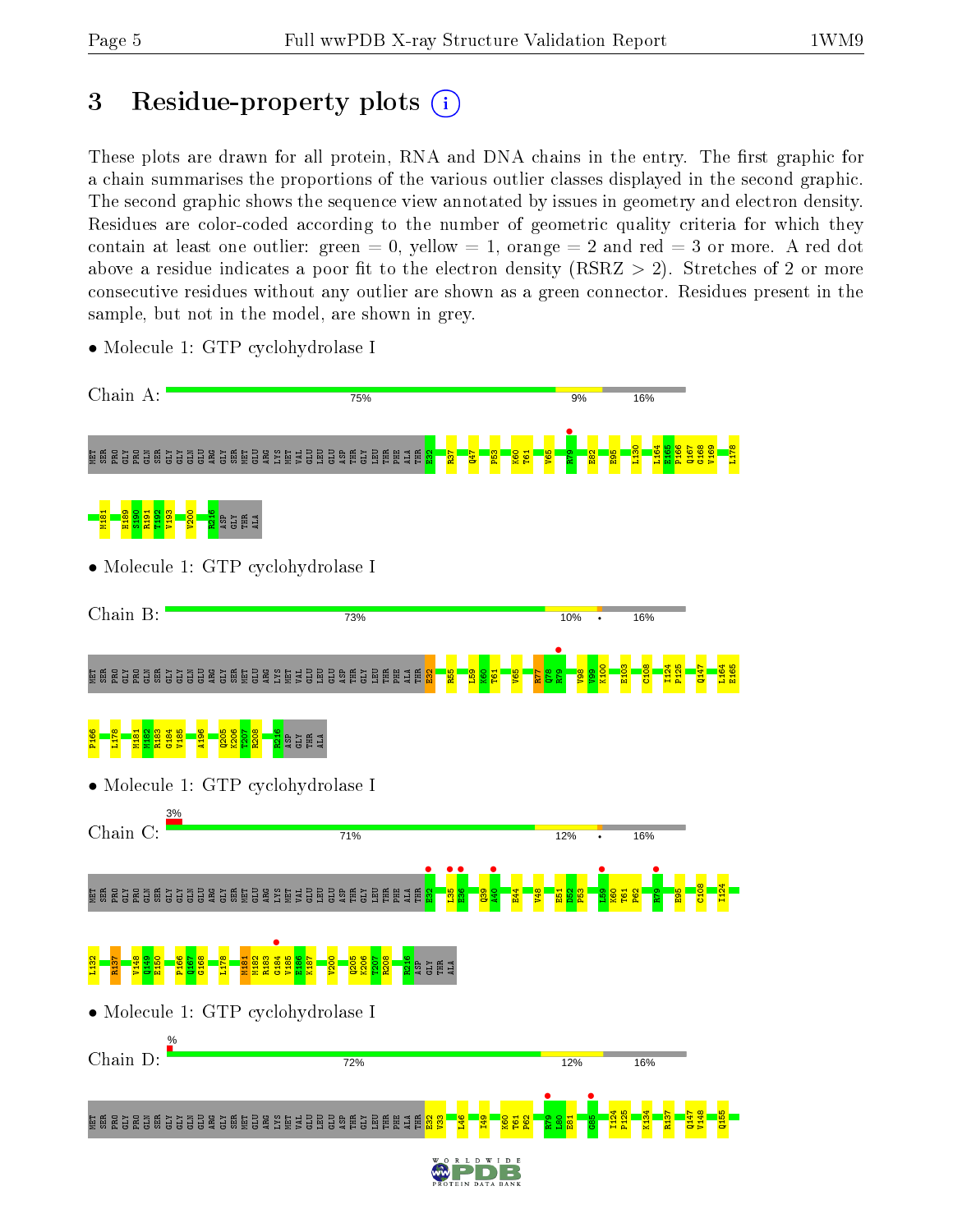

• Molecule 1: GTP cyclohydrolase I



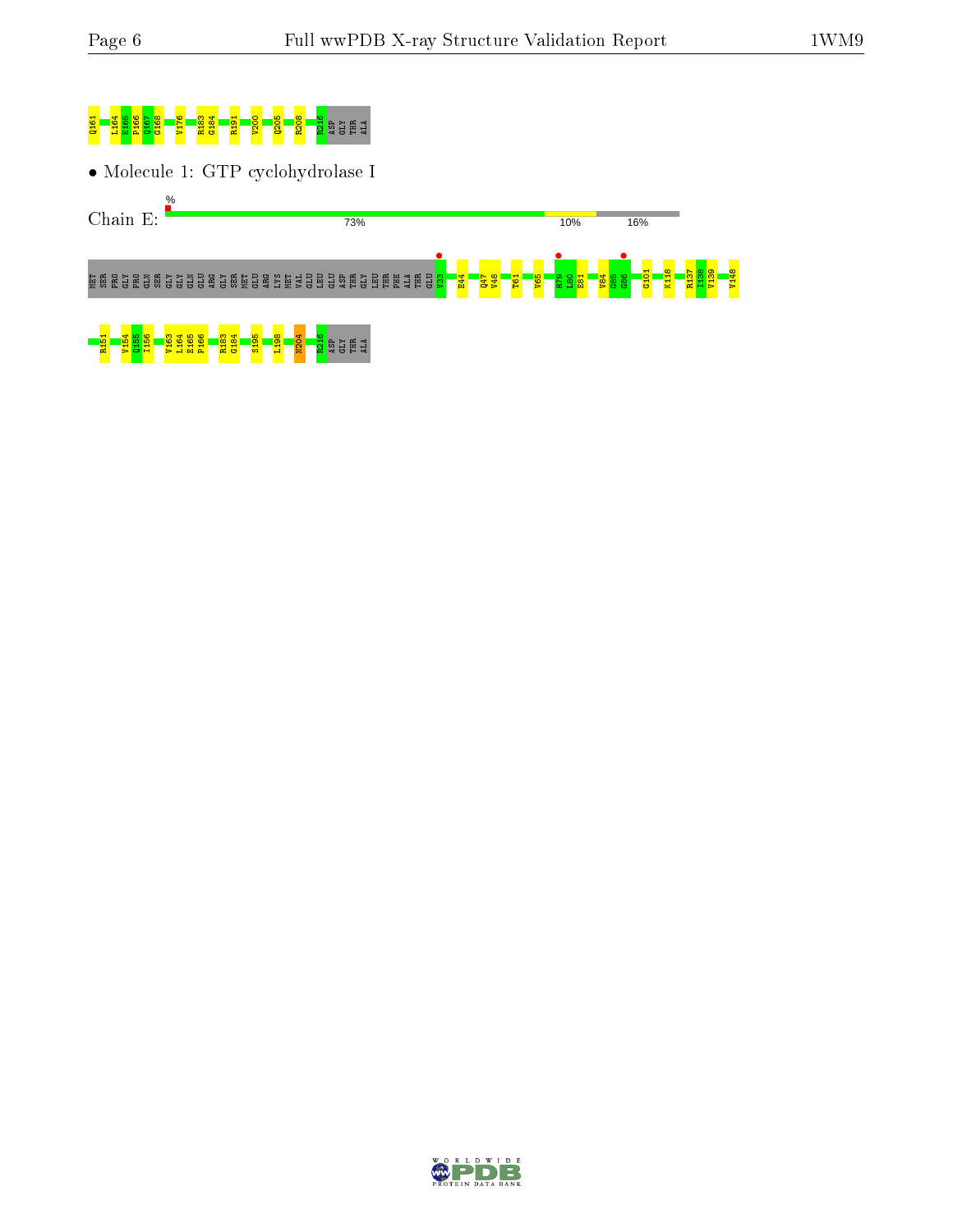# 4 Data and refinement statistics  $(i)$

| Property                                                   | Value                                                         | Source     |
|------------------------------------------------------------|---------------------------------------------------------------|------------|
| Space group                                                | C121                                                          | Depositor  |
| Cell constants                                             | $160.22\text{\AA}$<br>$110.48\text{\AA}$<br>$70.65\text{\AA}$ | Depositor  |
| a, b, c, $\alpha$ , $\beta$ , $\gamma$                     | $105.27^\circ$<br>$90.00^\circ$<br>$90.00^\circ$              |            |
| Resolution $(A)$                                           | 50.00<br>2.20                                                 | Depositor  |
|                                                            | 44.94<br>$-2.20$                                              | <b>EDS</b> |
| $\%$ Data completeness                                     | (Not available) $(50.00-2.20)$                                | Depositor  |
| (in resolution range)                                      | $92.1(44.94-2.20)$                                            | <b>EDS</b> |
| $R_{merge}$                                                | (Not available)                                               | Depositor  |
| $\mathrm{R}_{sym}$                                         | $(Not\ avariable)$                                            | Depositor  |
| $\langle I/\sigma(I) \rangle^{-1}$                         | 4.68 (at $2.20\text{\AA}$ )                                   | Xtriage    |
| Refinement program                                         | <b>CNS</b>                                                    | Depositor  |
|                                                            | 0.208<br>0.261<br>$\mathcal{L}$                               | Depositor  |
| $R, R_{free}$                                              | 0.211<br>0.263<br>$\sim$                                      | DCC        |
| $R_{free}$ test set                                        | 5918 reflections $(10.16\%)$                                  | wwPDB-VP   |
| Wilson B-factor $(A^2)$                                    | $29.5\,$                                                      | Xtriage    |
| Anisotropy                                                 | 0.252                                                         | Xtriage    |
| Bulk solvent $k_{sol}$ (e/Å <sup>3</sup> ), $B_{sol}(A^2)$ | 0.37, 46.3                                                    | <b>EDS</b> |
| L-test for $\mathrm{twinning}^2$                           | $< L >$ = 0.49, $< L2$ > = 0.32                               | Xtriage    |
| Estimated twinning fraction                                | No twinning to report.                                        | Xtriage    |
| $\overline{F_o}, \overline{F_c}$ correlation               | 0.94                                                          | <b>EDS</b> |
| Total number of atoms                                      | 7677                                                          | wwPDB-VP   |
| Average B, all atoms $(A^2)$                               | 34.0                                                          | wwPDB-VP   |

Xtriage's analysis on translational NCS is as follows: The largest off-origin peak in the Patterson function is  $11.45\%$  of the height of the origin peak. No significant pseudotranslation is detected.

<sup>&</sup>lt;sup>2</sup>Theoretical values of  $\langle |L| \rangle$ ,  $\langle L^2 \rangle$  for acentric reflections are 0.5, 0.333 respectively for untwinned datasets, and 0.375, 0.2 for perfectly twinned datasets.



<span id="page-6-1"></span><span id="page-6-0"></span><sup>1</sup> Intensities estimated from amplitudes.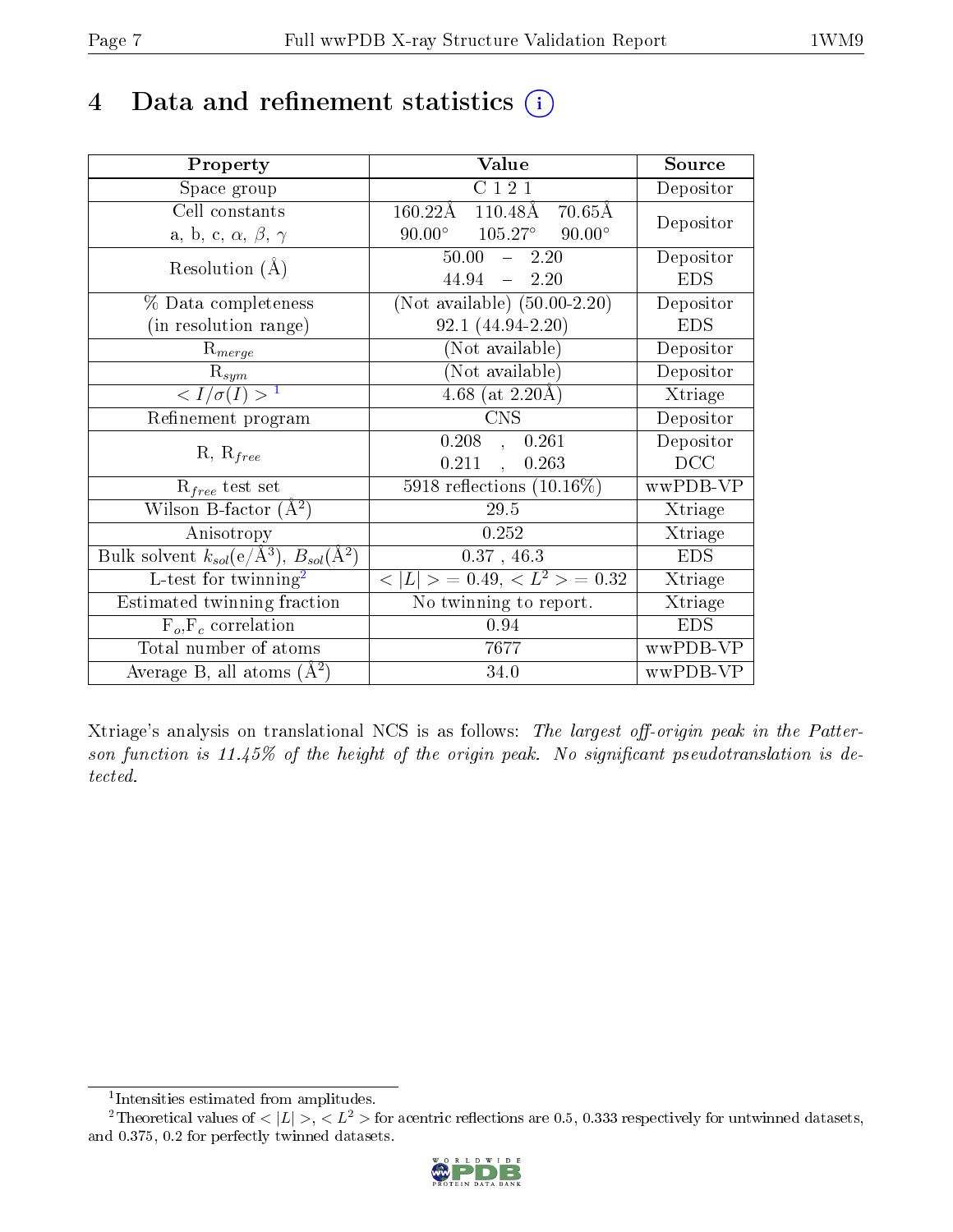# 5 Model quality  $(i)$

# 5.1 Standard geometry  $(i)$

Bond lengths and bond angles in the following residue types are not validated in this section: ZN

The Z score for a bond length (or angle) is the number of standard deviations the observed value is removed from the expected value. A bond length (or angle) with  $|Z| > 5$  is considered an outlier worth inspection. RMSZ is the root-mean-square of all Z scores of the bond lengths (or angles).

| Mol          | Chain |      | Bond lengths | Bond angles |                     |  |
|--------------|-------|------|--------------|-------------|---------------------|--|
|              |       | RMSZ | # $ Z >5$    | RMSZ        | # $ Z >5$           |  |
|              | А     | 0.36 | 0/1494       | 0.63        | 0/2011              |  |
| $\mathbf{1}$ | В     | 0.37 | 0/1494       | 0.65        | 0/2011              |  |
| $\mathbf{1}$ | C     | 0.33 | 0/1494       | 0.61        | 0/2011              |  |
| $\mathbf{1}$ | D     | 0.36 | 0/1494       | 0.64        | $1/2011(0.0\%)$     |  |
| 1            | Е     | 0.36 | 0/1485       | 0.66        | $1/1999$ $(0.1\%)$  |  |
| All          | All   | 0.36 | /7461        | 0.64        | $2/10043$ $(0.0\%)$ |  |

There are no bond length outliers.

All (2) bond angle outliers are listed below:

| $\mid$ Mol |     |      | $\vert$ Chain $\vert$ Res $\vert$ Type $\vert$ Atoms | $\Box$ Observed $\left( \begin{array}{c} o \\ \end{array} \right)$ $\Box$ Ideal $\left( \begin{array}{c} o \\ \end{array} \right)$ |        |
|------------|-----|------|------------------------------------------------------|------------------------------------------------------------------------------------------------------------------------------------|--------|
|            | 148 |      | VAL   N-CA-C $\vert$ -5.57                           | 95.97                                                                                                                              | 111.00 |
|            | 148 | VAL. | $\vert$ N-CA-C $\vert$ -5.17                         | 97.04                                                                                                                              | 111 M  |

There are no chirality outliers.

There are no planarity outliers.

### $5.2$  Too-close contacts  $(i)$

In the following table, the Non-H and H(model) columns list the number of non-hydrogen atoms and hydrogen atoms in the chain respectively. The H(added) column lists the number of hydrogen atoms added and optimized by MolProbity. The Clashes column lists the number of clashes within the asymmetric unit, whereas Symm-Clashes lists symmetry related clashes.

| Mol |             |      | Chain   Non-H   H(model)   H(added)   Clashes   Symm-Clashes |
|-----|-------------|------|--------------------------------------------------------------|
|     | 467         | 1488 |                                                              |
|     | 1467        | 1488 |                                                              |
|     | 467         | 1488 |                                                              |
|     | $\sqrt{67}$ | 488  |                                                              |

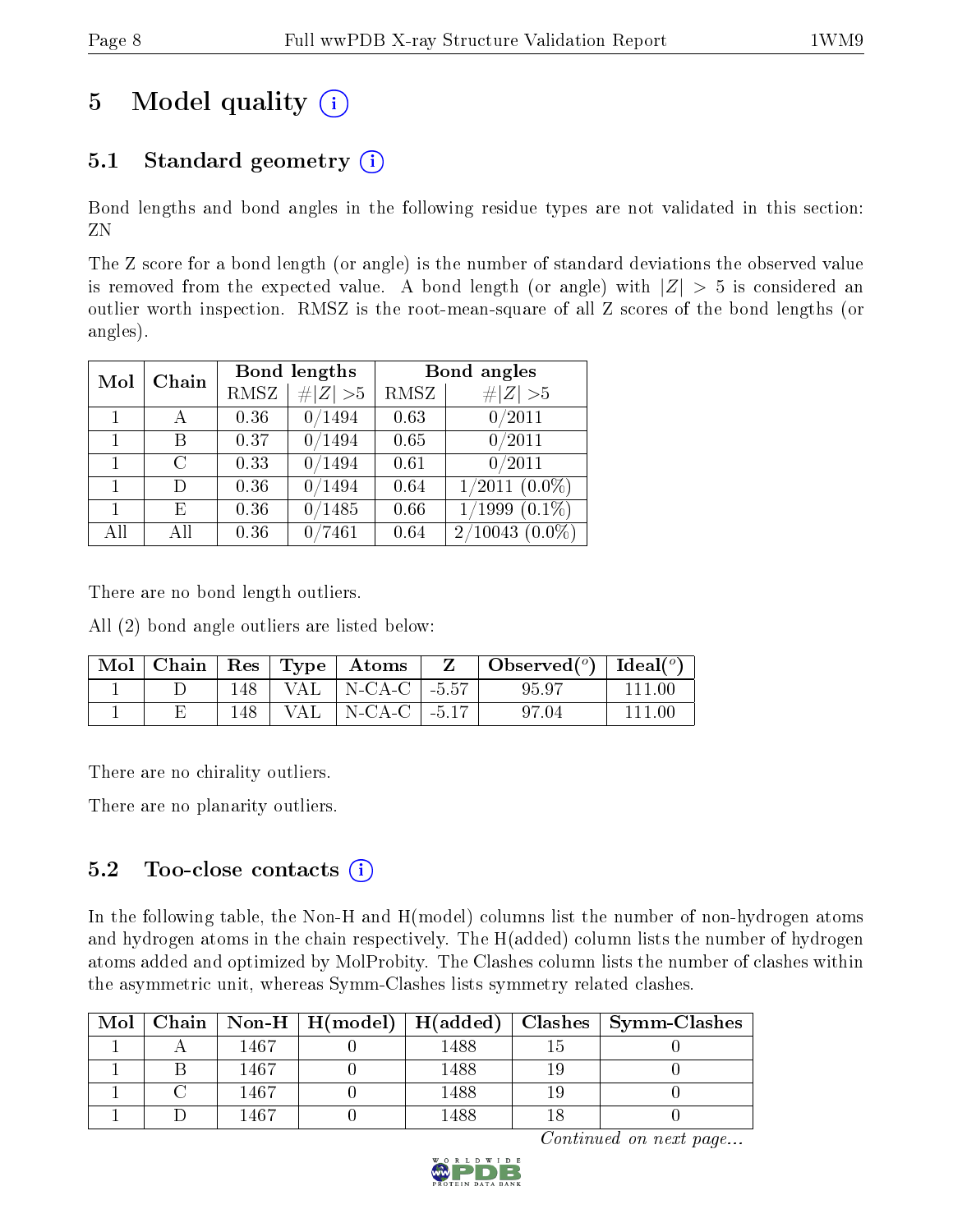| Mol                         | Chain  | $\bf Non-H$ | H (model) | H(added) | Clashes | $\mid$ Symm-Clashes |
|-----------------------------|--------|-------------|-----------|----------|---------|---------------------|
|                             | E      | 1458        |           | 1482     | 14      |                     |
| $\mathcal{D}_{\mathcal{A}}$ |        |             |           |          |         |                     |
| 2                           | В      |             |           |          |         |                     |
| $\mathfrak{D}$              | $\cap$ |             |           |          |         |                     |
| 2                           | ן ו    |             |           |          |         |                     |
| 2                           | Е      |             |           |          |         |                     |
| 3                           | А      | 72          |           |          |         |                     |
| 3                           | В      | 70          |           |          |         |                     |
| 3                           | C      | 57          |           |          |         |                     |
| 3                           | ו ו    | 68          |           |          |         |                     |
| 3                           | Е      | 79          |           |          |         |                     |
|                             | Аll    | 7677        |           | 7434     | 77      |                     |

Continued from previous page...

The all-atom clashscore is defined as the number of clashes found per 1000 atoms (including hydrogen atoms). The all-atom clashscore for this structure is 5.

All (77) close contacts within the same asymmetric unit are listed below, sorted by their clash magnitude.

| $Atom-1$            | Atom-2              | Interatomic    | Clash          |
|---------------------|---------------------|----------------|----------------|
|                     |                     | distance $(A)$ | (A)<br>overlap |
| 1:A:189:HIS:HD2     | 1:B:103:GLU:HG2     | 1.58           | 0.69           |
| 1:D:205:GLN:HE22    | 1: D:208: ARG: NH2  | 1.93           | 0.66           |
| 1:C:205:GLN:HE22    | 1:C:208:ARG:HH21    | 1.45           | 0.65           |
| 1:C:132:LEU:H       | 1:C:132:LEU:HD22    | 1.63           | 0.64           |
| 1:D:147:GLN:HE22    | 1: D: 155: GLN: NE2 | 1.95           | 0.64           |
| 1:B:32:GLU:HG3      | 1:B:77:ARG:HD3      | 1.81           | 0.62           |
| 1:C:183:ARG:HG2     | 1:C:184:GLY:N       | 2.14           | 0.62           |
| 1: D: 176: VAL:HG12 | 1: D: 191: ARG: HG2 | 1.82           | 0.61           |
| 1: D: 183: ARG: HG2 | 1: D: 184: GLY: N   | 2.18           | 0.59           |
| 1: D: 164: LEU: C   | 1: D: 166: PRO: HD3 | 2.25           | 0.57           |
| 1: E: 165: GLU: N   | 1: E: 166: PRO: HD3 | 2.20           | 0.56           |
| 1:E:183:ARG:HG2     | 1:E:184:GLY:N       | 2.20           | 0.56           |
| 1: D: 32: GLU: HG3  | 1: D: 33: VAL:H     | 1.70           | 0.56           |
| 1:B:205:GLN:HE22    | 1:B:208:ARG:NH2     | 2.03           | 0.56           |
| 1: D: 183: ARG: HG2 | 1: D: 184: GLY: H   | 1.71           | 0.56           |
| 1: B: 165: GLU: N   | 1: B: 166: PRO: HD3 | 2.23           | 0.54           |
| 1:A:178:LEU:HD23    | 1: A:181: MET:HE3   | 1.88           | 0.54           |
| 1: B: 61: THR: O    | 1: B:65: VAL:HG23   | 2.10           | 0.52           |
| 1:C:51:GLU:O        | 1:C:53:PRO:HD3      | 2.09           | 0.52           |
| 1:E:183:ARG:HG2     | 1:E:184:GLY:H       | 1.75           | 0.52           |
| 1: E:44: GLU:O      | 1:E:48:VAL:H G23    | 2.10           | 0.52           |
| 1:C:44:GLU:O        | 1:C:48:VAL:HG23     | 2.10           | 0.51           |

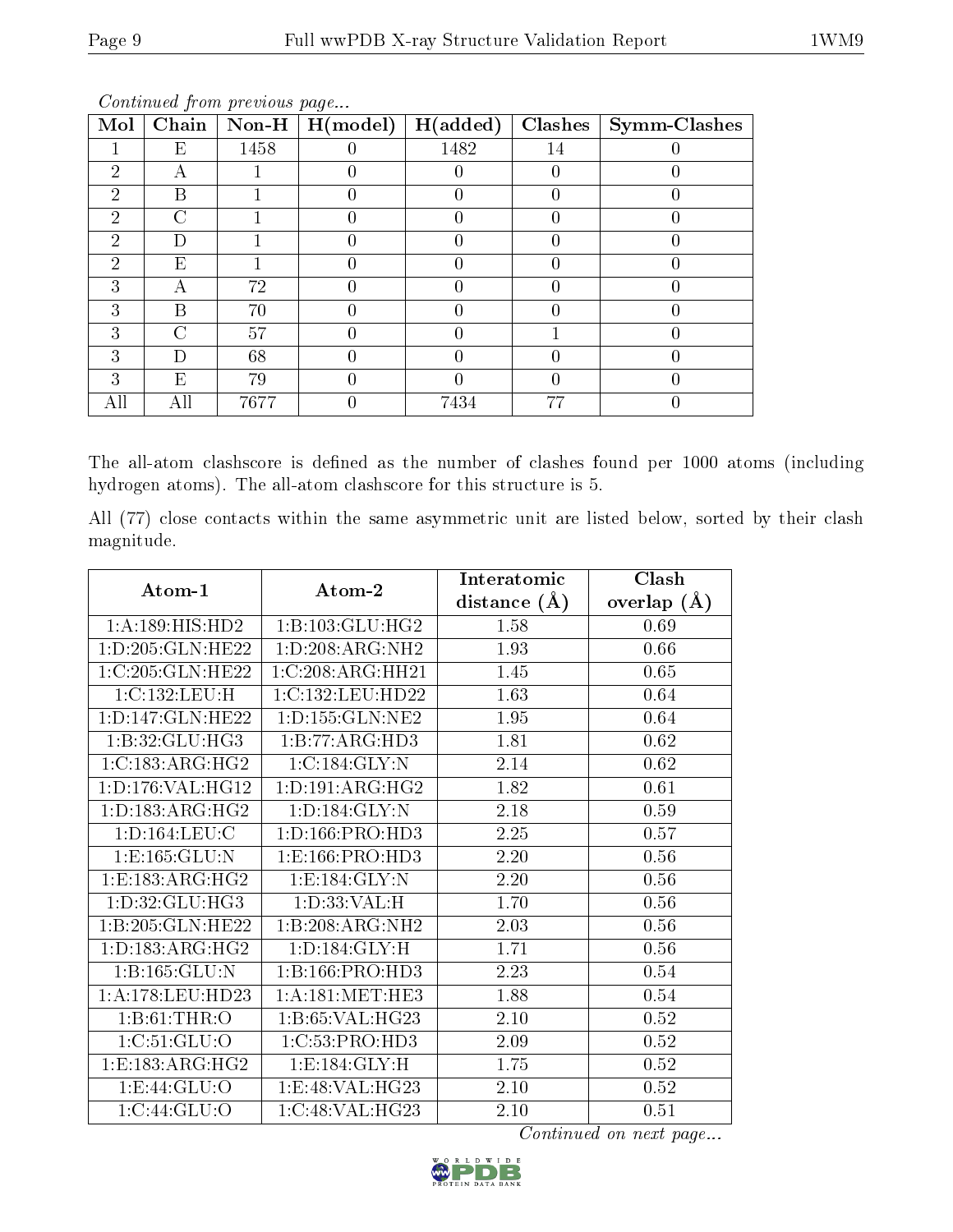| Continued from previous page |                               | Interatomic       | Clash         |  |
|------------------------------|-------------------------------|-------------------|---------------|--|
| Atom-1                       | Atom-2                        | distance $(A)$    | overlap $(A)$ |  |
| 1: D: 134: LYS: HD3          | 1: D: 137: ARG: HD2           | 1.91              | 0.51          |  |
| 1:C:183:ARG:HG2              | 1:C:184:GLY:H                 | 1.76              | 0.51          |  |
| 1:A:191:ARG:NH2              | 1:B:100:LYS:HE3               | 2.26              | 0.50          |  |
| 1:A:130:LEU:HB2              | 1:A:164:LEU:HD21              | 1.94              | 0.50          |  |
| 1:B:164:LEU:HB2              | 1:B:166:PRO:HG3               | 1.94              | 0.50          |  |
| 1:A:189:HIS:HD2              | 1: B: 103: GLU: CG            | 2.23              | 0.50          |  |
| 1: A:61:THR:O                | 1: A:65: VAL:HG23             | 2.11              | 0.49          |  |
| 1: A:60: LYS: NZ             | 1: A:60: LYS: HB3             | 2.27              | 0.49          |  |
| 1:B:178:LEU:HA               | 1:B:181:MET:HG2               | 1.93              | 0.49          |  |
| 1:B:183:ARG:HG2              | 1:B:184:GLY:N                 | 2.27              | 0.49          |  |
| 1:E:44:GLU:HA                | 1: E:47: GLN: HE21            | 1.78              | 0.49          |  |
| 1: E: 204: ASN: HD22         | $1: E: 204: \overline{ASN:C}$ | 2.17              | 0.48          |  |
| 1:E:101:GLY:HA2              | 1: E: 118: LYS: HD2           | 1.96              | 0.48          |  |
| 1:E:151:ARG:O                | 1:E:154:VAL:HG22              | 2.14              | 0.48          |  |
| 1: D: 161: GLN: NE2          | 1: D: 166: PRO: HD2           | 2.28              | 0.48          |  |
| 1: E: 139: VAL:HG22          | 1:E:156:ILE:HD13              | 1.96              | 0.47          |  |
| 1:B:205:GLN:NE2              | 1:B:208:ARG:NH2               | 2.62              | 0.47          |  |
| 1: D: 164: LEU: O            | 1: D: 166: PRO: HD3           | 2.14              | 0.47          |  |
| 1: E: 81: GLU: CD            | 1: E:81: GLU: H               | $\overline{2.18}$ | 0.47          |  |
| 1:A:167:GLN:O                | 1:A:200:VAL:HG13              | 2.15              | 0.46          |  |
| 1:B:183:ARG:HG2              | 1:B:184:GLY:H                 | 1.81              | 0.46          |  |
| 1: D:60: LYS: HG2            | 1: D:60: LYS:O                | 2.16              | 0.46          |  |
| 1:C:181:MET:HB3              | 1:C:187:LYS:O                 | 2.16              | 0.46          |  |
| 1: A: 168: GLY: HA3          | 1:A:200:VAL:HG22              | 1.98              | 0.46          |  |
| 1:C:185:VAL:CG1              | 1: D: 137: ARG: HG3           | 2.47              | 0.45          |  |
| 1: D:81: GLU:CD              | 1: D:81: GLU: H               | 2.19              | 0.45          |  |
| 1: D: 161: GLN: O            | 1:D:164:LEU:O                 | 2.35              | 0.45          |  |
| 1: B: 185: VAL: CG1          | 1:C:137:ARG:HG2               | 2.46              | 0.45          |  |
| 1:A:95:GLU:HG2               | 1:E:195:SER:OG                | 2.17              | 0.45          |  |
| 1:B:196:ALA:HA               | 1: C:95: GLU:HG3              | 2.00              | 0.44          |  |
| 1:C:137:ARG:NH1              | 3: C:1004: HOH:O              | 2.50              | 0.43          |  |
| 1: D: 168: GLY: HA3          | 1: D:200: VAL:HG22            | 1.98              | 0.43          |  |
| 1:A:178:LEU:HD23             | 1: A:181: MET:CE              | 2.49              | 0.43          |  |
| 1:C:124:ILE:O                | 1:C:166:PRO:HB2               | 2.17              | 0.43          |  |
| 1: A: 166: PRO:HG3           | 1: A:169: VAL:HG22            | 2.01              | 0.43          |  |
| 1:C:35:LEU:O                 | 1:C:39:GLN:HG3                | 2.19              | 0.43          |  |
| 1: C: 168: GLY: HA3          | 1:C:200:VAL:HG22              | 2.01              | 0.42          |  |
| 1:C:148:VAL:HG12             | 1:C:150:GLU:OE1               | 2.19              | 0.42          |  |
| 1:C:178:LEU:O                | 1:C:182:MET:HB3               | 2.19              | 0.42          |  |
| 1:C:60:LYS:HB3               | 1:C:60:LYS:HE2                | 1.83              | 0.42          |  |
| 1: E:61:THR:O                | 1: E: 65: VAL: HG23           | 2.19              | 0.42          |  |

Continued from previous page.

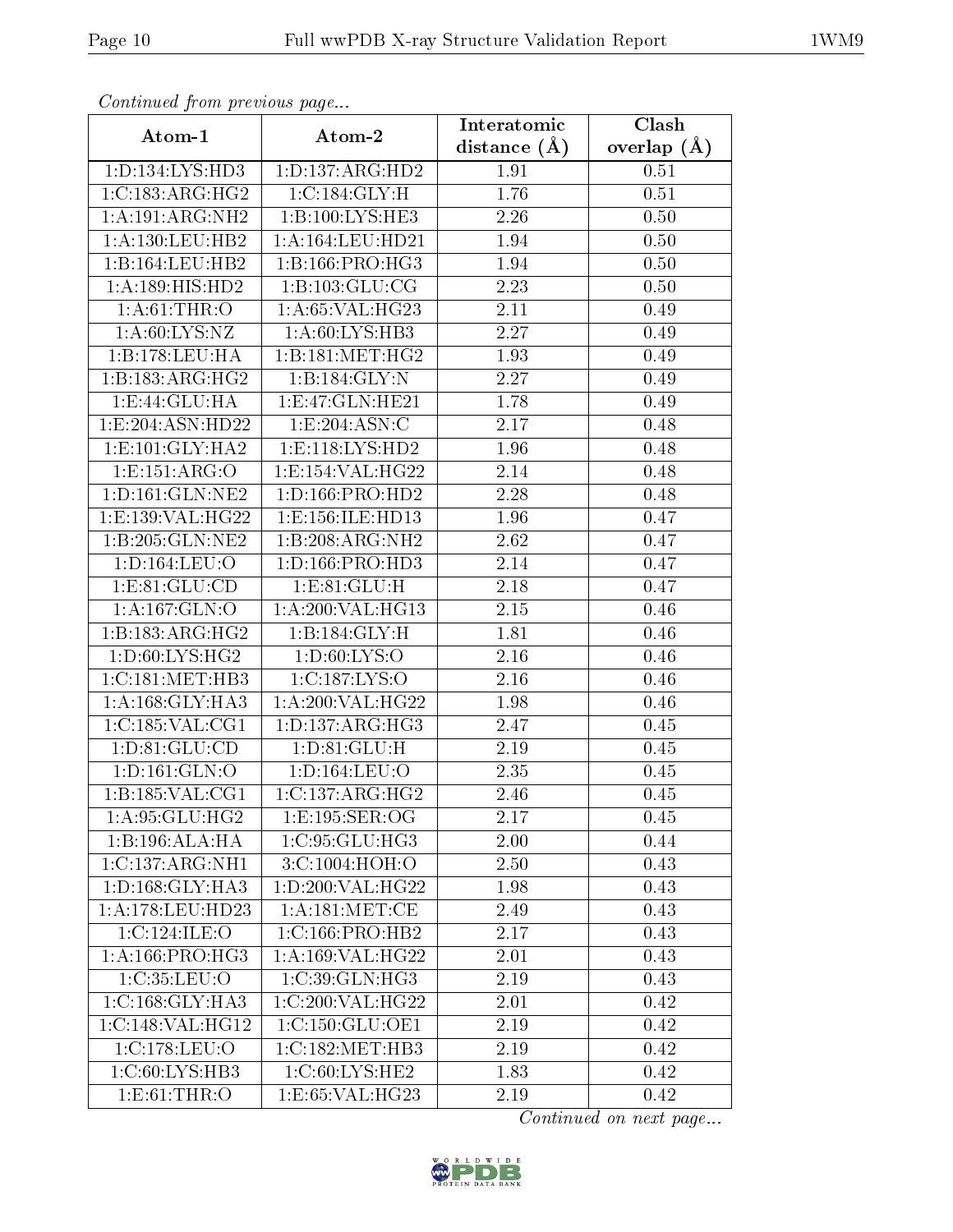| Atom-1              | Atom-2               | Interatomic<br>distance $(A)$ | Clash<br>overlap $(A)$ |
|---------------------|----------------------|-------------------------------|------------------------|
| 1:C:206:LYS:HE2     | 1:C:206:LYS:HA       | 2.01                          | 0.41                   |
| 1:B:108:CYS:HA      | 1:B:147:GLN:O        | 2.20                          | 0.41                   |
| 1:C:61:THR:HB       | 1:C:62:PRO:HD3       | 2.01                          | 0.41                   |
| 1: A:47: GLN:CG     | 1: A:53: PRO:HG2     | 2.51                          | 0.41                   |
| 1: E: 84: VAL:HG21  | 1: E: 163: VAL: HG21 | 2.03                          | 0.41                   |
| 1:A:193:VAL:HB      | 1:B:98:VAL:HB        | 2.03                          | 0.41                   |
| 1:B:124:ILE:HA      | 1:B:125:PRO:HD3      | 1.87                          | 0.41                   |
| 1: E: 164: LEU: HB2 | 1: E: 166: PRO:HG3   | 2.03                          | 0.41                   |
| 1:B:55:ARG:O        | 1: B:59: LEU:HG      | 2.21                          | 0.41                   |
| 1:A:37:ARG:HD2      | 1:A:37:ARG:HA        | 1.93                          | 0.40                   |
| 1:B:206:LYS:HD3     | 1:B:206:LYS:HA       | 1.89                          | 0.40                   |
| 1: D: 124: ILE: HA  | 1: D: 125: PRO: HD3  | 1.89                          | 0.40                   |
| 1: D:46: LEU:O      | 1: D:49: ILE: HG12   | 2.21                          | 0.40                   |
| 1: D:61:THR:HB      | 1: D:62: PRO:HD3     | 2.04                          | 0.40                   |

Continued from previous page...

There are no symmetry-related clashes.

### 5.3 Torsion angles (i)

#### 5.3.1 Protein backbone  $(i)$

In the following table, the Percentiles column shows the percent Ramachandran outliers of the chain as a percentile score with respect to all X-ray entries followed by that with respect to entries of similar resolution.

The Analysed column shows the number of residues for which the backbone conformation was analysed, and the total number of residues.

| Mol | Chain         | Analysed            | Favoured  | Allowed    | Outliers       | Percentiles |                  |
|-----|---------------|---------------------|-----------|------------|----------------|-------------|------------------|
|     | А             | $183/220(83\%)$     | 180 (98%) | $3(2\%)$   |                | 100         | 100              |
|     | B             | $183/220(83\%)$     | 180 (98%) | $3(2\%)$   | $\overline{0}$ | 100         | 100 <sub>1</sub> |
|     | $\mathcal{C}$ | $183/220(83\%)$     | 180 (98%) | $3(2\%)$   | $\overline{0}$ | 100         | 100              |
|     | D             | $183/220(83\%)$     | 181 (99%) | $2(1\%)$   | 0              | 100         | 100              |
|     | E             | 182/220(83%)        | 179 (98%) | $3(2\%)$   | 0              | 100         | 100              |
| All | All           | $914/1100$ $(83\%)$ | 900 (98%) | 14 $(2\%)$ | 0              |             | 100 <sub>1</sub> |

There are no Ramachandran outliers to report.

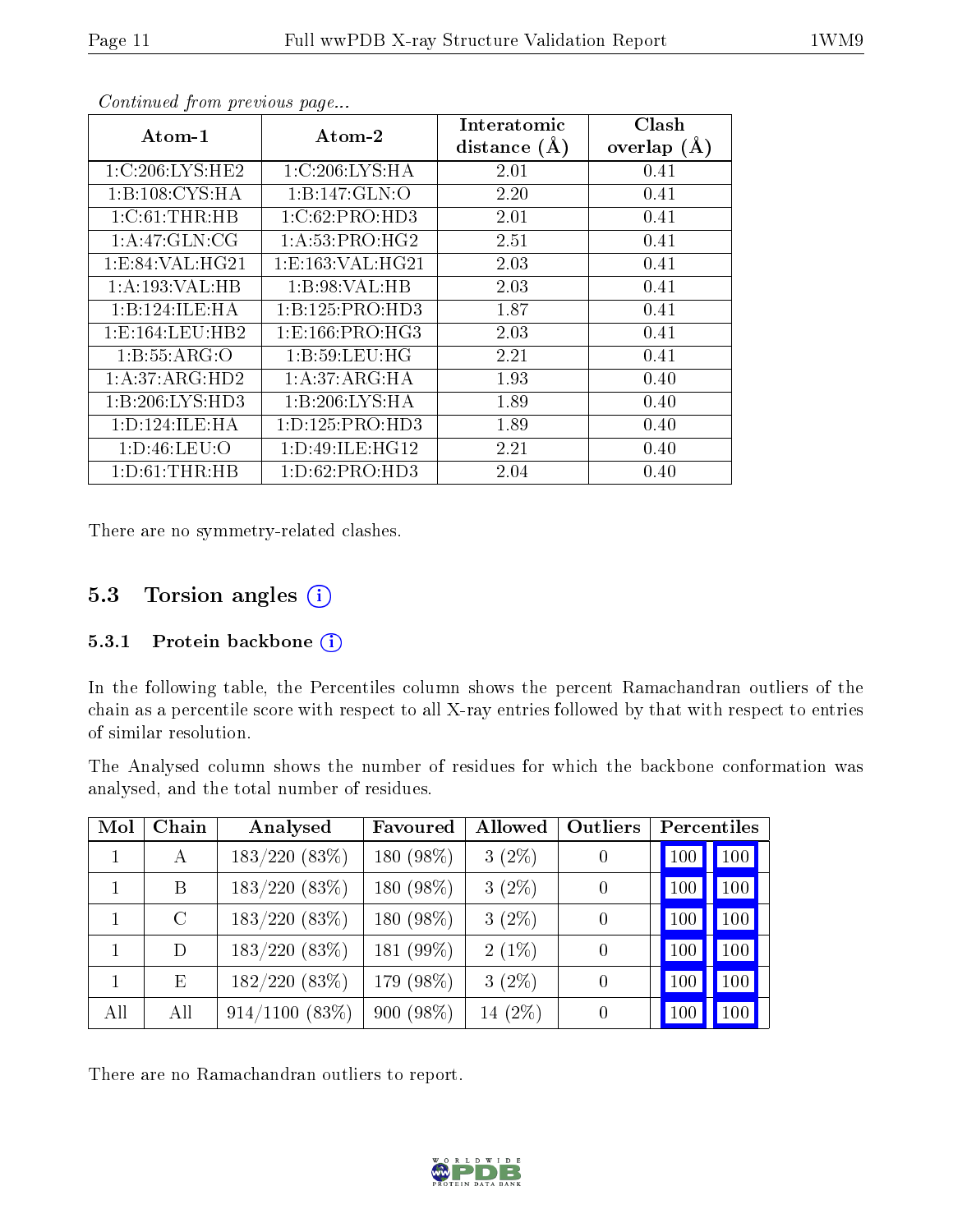#### 5.3.2 Protein sidechains  $(i)$

In the following table, the Percentiles column shows the percent sidechain outliers of the chain as a percentile score with respect to all X-ray entries followed by that with respect to entries of similar resolution.

The Analysed column shows the number of residues for which the sidechain conformation was analysed, and the total number of residues.

| Mol            | Chain   | Analysed        | Rotameric  | Outliers | Percentiles |
|----------------|---------|-----------------|------------|----------|-------------|
| $\blacksquare$ | A       | 154/181(85%)    | 153 (99%)  | $1(1\%)$ | 93<br>86    |
| $\mathbf{1}$   | B       | 154/181(85%)    | 152 (99%)  | $2(1\%)$ | 81<br>69    |
|                | $\rm C$ | 154/181(85%)    | 151 (98%)  | $3(2\%)$ | 57<br>71    |
| $\mathbf{1}$   | D       | 154/181(85%)    | 154 (100%) | $\theta$ | 100<br>100  |
| $\mathbf{1}$   | E       | $153/181(84\%)$ | 150 (98%)  | $3(2\%)$ | 55<br>69    |
| All            | All     | 769/905 (85%)   | 760 (99%)  | $9(1\%)$ | 83<br>71    |

All (9) residues with a non-rotameric sidechain are listed below:

| Mol | Chain | Res | Type       |
|-----|-------|-----|------------|
|     | А     | 82  | GLU        |
|     | В     | 32  | GLU        |
| 1   | B     | 77  | $\rm{ARG}$ |
| 1   | С     | 108 | <b>CYS</b> |
|     | С     | 137 | $\rm{ARG}$ |
|     | С     | 181 | <b>MET</b> |
| 1   | Е     | 137 | $\rm{ARG}$ |
|     | E     | 198 | LEU        |
|     | E     | 204 | ASN        |

Some sidechains can be flipped to improve hydrogen bonding and reduce clashes. All (13) such sidechains are listed below:

| Mol | Chain  | Res | <b>Type</b> |
|-----|--------|-----|-------------|
|     |        | 189 | HIS         |
| 1   | A      | 205 | GLN         |
| 1   | В      | 205 | <b>GLN</b>  |
| 1   | C      | 47  | <b>GLN</b>  |
| 1   | С      | 205 | <b>GLN</b>  |
| 1   | $\Box$ | 47  | <b>GLN</b>  |
| 1   | Ð      | 155 | <b>GLN</b>  |
| 1   | D      | 161 | <b>GLN</b>  |
|     |        | 188 | <b>GLN</b>  |

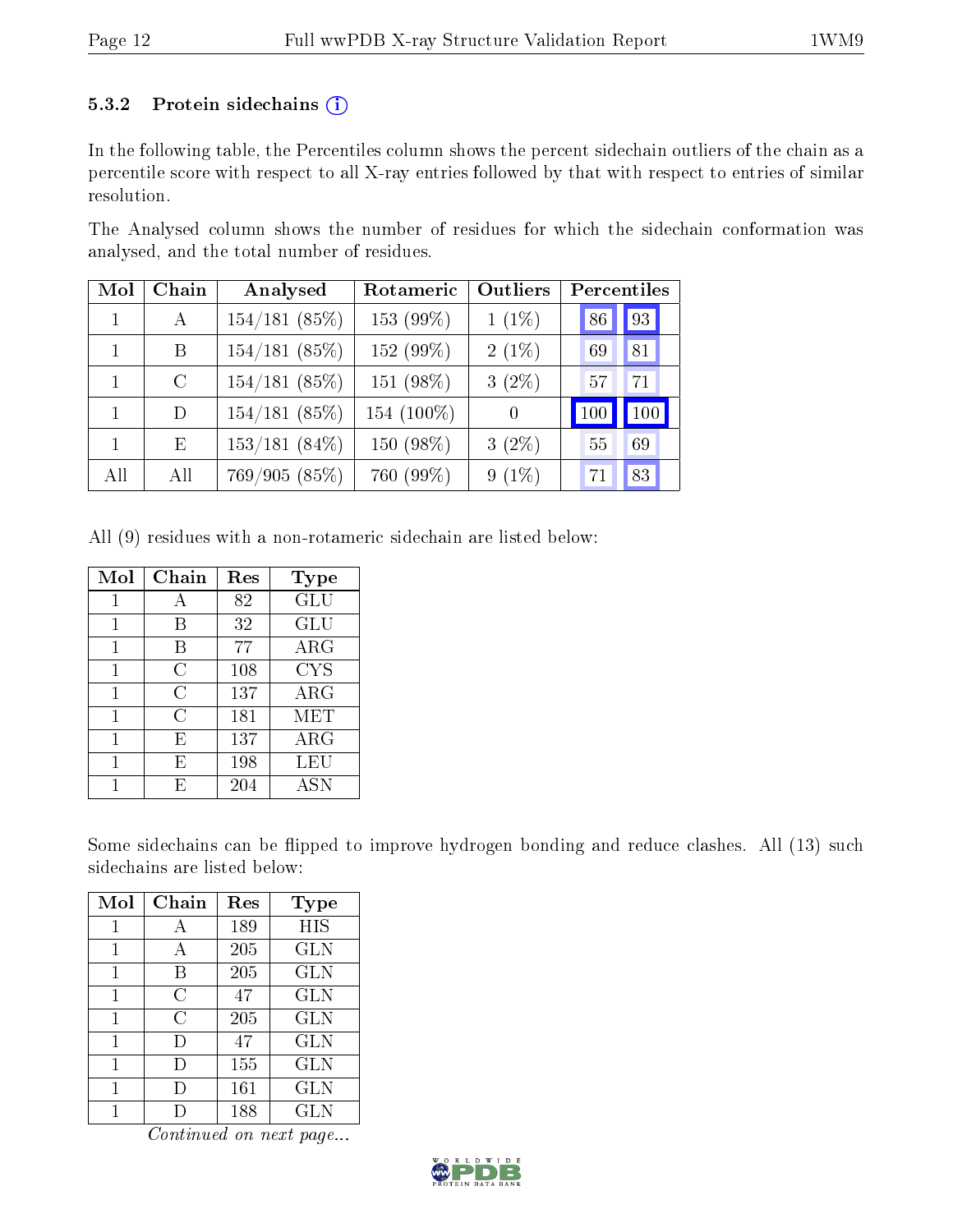Continued from previous page...

| Mol | Chain | Res | Type       |
|-----|-------|-----|------------|
|     |       | 205 | <b>GLN</b> |
|     |       |     | <b>GLN</b> |
|     |       | 204 | ASN        |
|     |       | 205 | GLN        |

#### 5.3.3 RNA (i)

There are no RNA molecules in this entry.

#### 5.4 Non-standard residues in protein, DNA, RNA chains  $(i)$

There are no non-standard protein/DNA/RNA residues in this entry.

#### 5.5 Carbohydrates  $(i)$

There are no carbohydrates in this entry.

#### 5.6 Ligand geometry  $(i)$

Of 5 ligands modelled in this entry, 5 are monoatomic - leaving 0 for Mogul analysis.

There are no bond length outliers.

There are no bond angle outliers.

There are no chirality outliers.

There are no torsion outliers.

There are no ring outliers.

No monomer is involved in short contacts.

#### 5.7 [O](https://www.wwpdb.org/validation/2017/XrayValidationReportHelp#nonstandard_residues_and_ligands)ther polymers (i)

There are no such residues in this entry.

### 5.8 Polymer linkage issues (i)

There are no chain breaks in this entry.

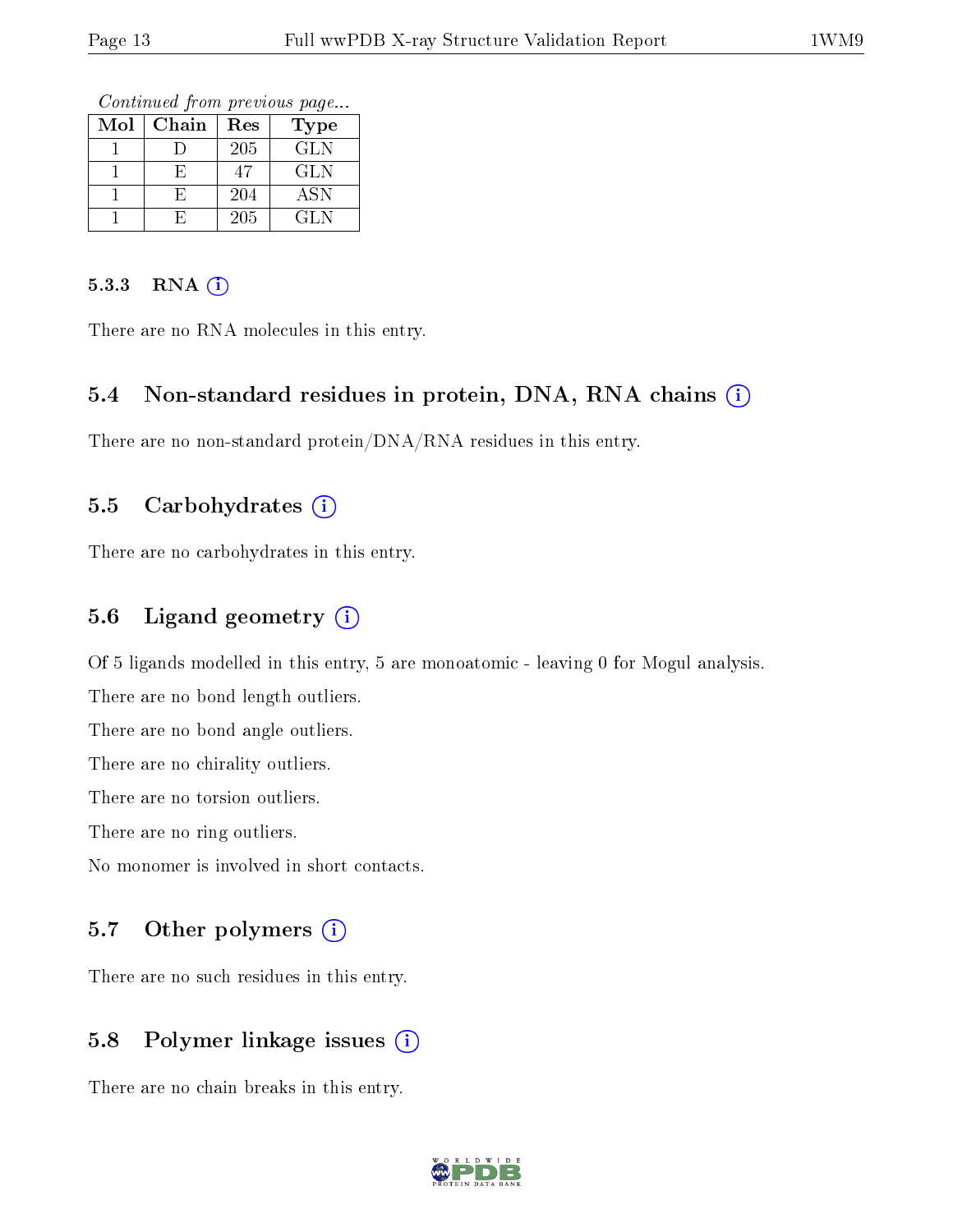# 6 Fit of model and data  $(i)$

# 6.1 Protein, DNA and RNA chains  $(i)$

In the following table, the column labelled  $#RSRZ> 2'$  contains the number (and percentage) of RSRZ outliers, followed by percent RSRZ outliers for the chain as percentile scores relative to all X-ray entries and entries of similar resolution. The OWAB column contains the minimum, median,  $95<sup>th</sup>$  percentile and maximum values of the occupancy-weighted average B-factor per residue. The column labelled ' $Q< 0.9$ ' lists the number of (and percentage) of residues with an average occupancy less than 0.9.

| Mol | Chain         | Analysed         | $<$ RSRZ $>$ | $\#\text{RSRZ}{>}2$        | $OWAB(A^2)$    | Q <sub>0.9</sub> |
|-----|---------------|------------------|--------------|----------------------------|----------------|------------------|
|     |               | $185/220(84\%)$  | $-0.29$      | $1(0\%)$ 91 9              | 16, 30, 47, 65 |                  |
|     | B             | $185/220(84\%)$  | $-0.16$      | $1(0\%)$ 91<br>90          | 17, 31, 49, 72 |                  |
|     | $\mathcal{C}$ | $185/220(84\%)$  | 0.02         | 7(3%)<br>40<br>38          | 20, 38, 58, 72 |                  |
|     | D             | $185/220(84\%)$  | $-0.06$      | $2(1\%)$ 80<br>$'$ 79 $_1$ | 17, 33, 49, 66 |                  |
|     | Ε             | 184/220(83%)     | $-0.12$      | $3(1\%)$<br>72<br>70       | 16, 30, 45, 59 |                  |
| All | All           | $924/1100(84\%)$ | $-0.12$      | $14(1\%)$<br>73<br>72      | 16, 32, 52, 72 |                  |

All (14) RSRZ outliers are listed below:

| Mol            | Chain          | Res | Type        | <b>RSRZ</b> |
|----------------|----------------|-----|-------------|-------------|
| $\mathbf{1}$   | E              | 33  | VAL         | 6.1         |
| 1              | $\overline{C}$ | 79  | ARG         | 2.7         |
| $\mathbf{1}$   | C              | 35  | LEU         | 2.5         |
| $\mathbf{1}$   | E              | 86  | <b>GLY</b>  | 2.5         |
| $\mathbf{1}$   | $\overline{C}$ | 40  | ALA         | 2.5         |
| $\overline{1}$ | D              | 79  | $\rm{ARG}$  | 2.4         |
| $\mathbf{1}$   | $\overline{C}$ | 59  | LEU         | 2.2         |
| $\overline{1}$ | E              | 79  | ARG         | 2.2         |
| $\mathbf{1}$   | D              | 85  | <b>GLY</b>  | 2.2         |
| $\overline{1}$ | $\overline{C}$ | 36  | GLU         | 2.2         |
| $\mathbf{1}$   | В              | 79  | $\rm{ARG}$  | 2.1         |
| $\overline{1}$ | $\overline{C}$ | 32  | GLU         | 2.1         |
| $\overline{1}$ | C              | 184 | GLY         | 2.1         |
| 1              | А              | 79  | ${\rm ARG}$ | 2.0         |

### 6.2 Non-standard residues in protein, DNA, RNA chains (i)

There are no non-standard protein/DNA/RNA residues in this entry.